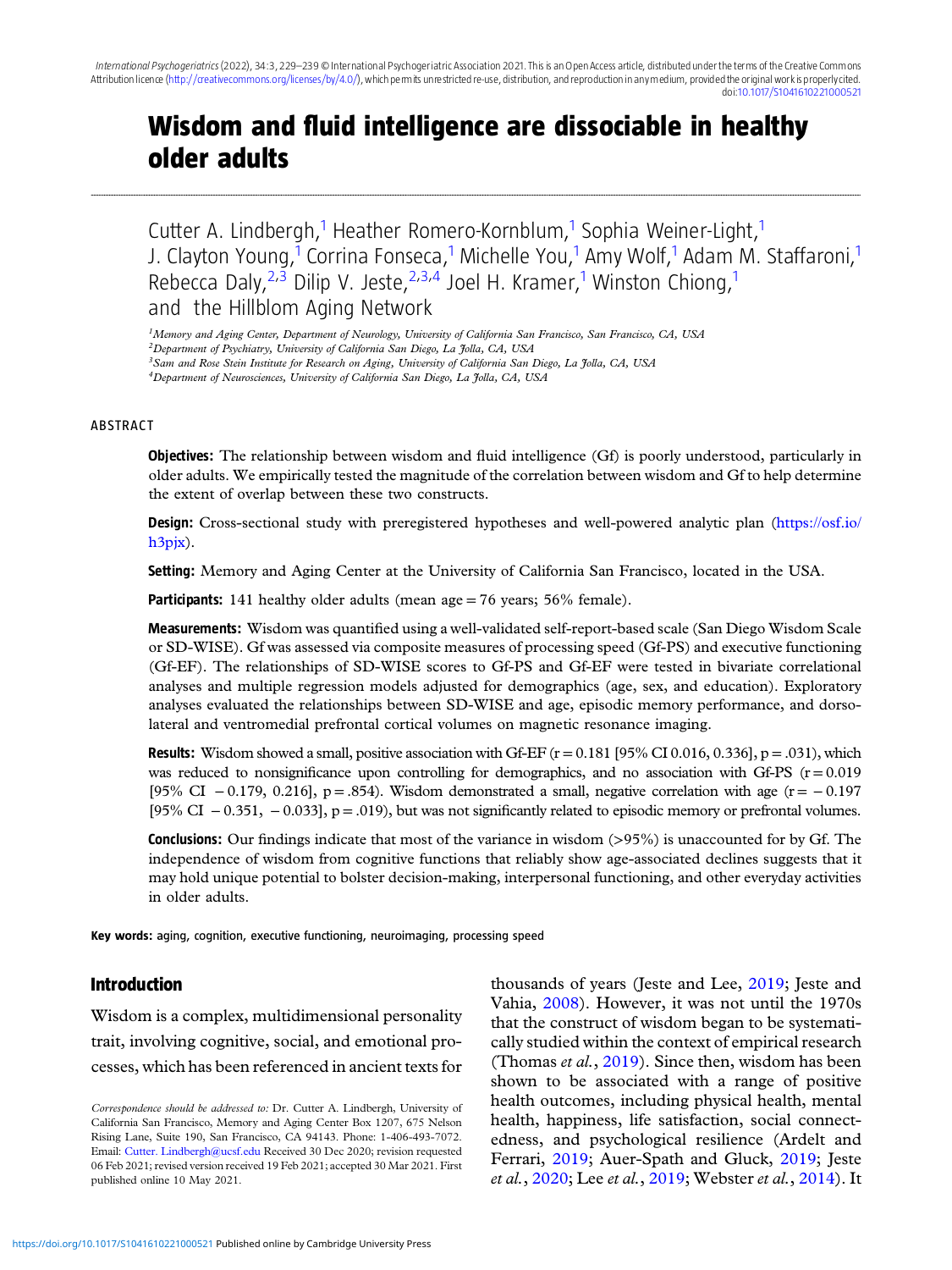is among a relatively small number of characteristics that is popularly thought to increase (as opposed to decline) in older ages and may help explain why, from an evolutionary perspective, it is advantageous for members of certain species to live well beyond the age of reproductive capability (Jeste and Lee, [2019](#page-9-0)).

There is considerable and long-standing debate regarding the nature of the relationship between wisdom and the potentially overlapping construct of fluid intelligence (Gf) (Cattell, [1943](#page-9-0)). Gf, or "intelligence-as-process," involves the ability to efficiently generate, transform, manipulate, and reason with novel information to accomplish goals and solve problems (McGrew, [2009\)](#page-9-0). It is often measured by cognitive tests of information processing speed (Gf-PS) and executive functioning (Gf-EF) (Diamond, [2013](#page-9-0); Kievit et al., [2016;](#page-9-0) Sheppard and Vernon, [2008;](#page-10-0) Van Aken et al., [2015\)](#page-10-0). Clarifying the empirical delineation of wisdom and Gf as constructs is not only important from a theoretical perspective but carries important practical implications as well. In particular, Gf has been found to reliably decline in later life (Salthouse, [2004\)](#page-10-0) and is the single greatest cognitive predictor of functional ability among older adults (Cahn-Weiner et al., [2007\)](#page-8-0). To the extent that wisdom is dissociable from Gf, wisdom may hold potential to compensate for age-related cognitive declines by bolstering decision-making, interpersonal skills, and other aspects of everyday functioning.

According to the "complementary" theory, wisdom and Gf may share some commonalities, but the degree of overlap is small, and the two constructs are by and large distinct (Jeste et al., [2010](#page-9-0)). At most, Gf may help facilitate wisdom, but possessing intelligence is considered necessary but insufficient for being wise (Jeste et al., [2020](#page-9-0)). Proponents of the complementary view point to the multidimensional nature of wisdom, which involves social and emotional processes (e.g. empathy, compassion, affect regulation, self-reflection, social advising) in addition to cognitive skills, and thus argue that wisdom is much broader than Gf (Jeste and Lee, [2019;](#page-9-0) Thomas et al., [2019\)](#page-10-0). Multidimensional measures of wisdom, such as the Three-Dimensional Wisdom Scale (3D-WS), have increasingly emerged over the last two decades to assess affective and reflective components of wisdom in addition to cognitive aspects (Ardelt, [2003\)](#page-8-0). Importantly, such scales have demonstrated strong psychometric properties (validity and reliability), lending credence to a multidimensional approach to the wisdom construct (Ardelt, [2003\)](#page-8-0).

The complementary view is further supported by findings that core aspects of Gf, such as Gf-EF and Gf-PS, consistently decline in later life (Diamond,

[2013\)](#page-9-0), whereas empirical studies of the relationship between age and wisdom have yielded inconsistent results. Although some studies have found negative age-wisdom correlations (Mickler and Staudinger, [2008;](#page-10-0) Thomas et al.,  $2019$ ), others have found positive correlations (Grossmann et al., [2010;](#page-9-0) Happé et al., [1998;](#page-9-0) Worthy et al., [2011](#page-10-0)), no correlation (Smith and Baltes, [1990;](#page-10-0) Webster, [2007\)](#page-10-0), or curvilinear effects (Ardelt et al.,  $2018$ ; Thomas et al.,  $2017$ ; Webster et al., [2014\)](#page-10-0). The observation that Gf and wisdom may show distinct trajectories in aging argues against their conceptualization as a unified construct.

In contrast to the complementary theory, the "interrelated" view posits that Gf is a central component of wisdom, with some theorists defining wisdom as the application of intelligence to achieve goals and uphold values (Sternberg, [2005](#page-10-0)). This stems in part from early empirical investigations of wisdom by Baltes and colleagues, who argued that wisdom is characterized by exceptionally high levels of intelligence and therefore, is possessed by very few people (Baltes and Smith, [1990\)](#page-8-0). Proponents of the "interrelated" view emphasize the commonalities, rather than the differences, between wisdom and Gf: both entail reasoning, decisionmaking processes, insight, and self-regulation skills. Indeed, traits used to describe people who are "wise" tend to be highly correlated with traits used to describe people who are "intelligent" (Sternberg, [1985](#page-10-0)). There is also overlap in the putative neuroanatomy of Gf and wisdom, with both thought to rely heavily on prefrontal brain networks (Jung and Haier, [2007;](#page-9-0) Meeks and Jeste, [2009\)](#page-10-0). Empirical support for the "interrelated" view is further derived from developmental studies suggesting that wisdomlike behavior and Gf may increase in tandem during adolescence, presumably paralleling the maturation of self-reflection and other executive skills (Luna et al., [2010\)](#page-9-0).

A paucity of research has empirically tested the relationship between wisdom and cognitive functioning, let alone cognitive skills specific to Gf, in older adults. Jeste and colleagues [\(2019\)](#page-9-0) demonstrated that wisdom was positively associated with a global measure of cognitive and functional status in a sample of senior housing community residents. In addition, among middle-aged patients with schizophrenia, wisdom was positively related to cognitive performance, particularly on measures of Gf-PS (Van Patten et al., [2019](#page-10-0)). However, a more detailed understanding of the association between wisdom and specific aspects of cognitive function, especially as related to Gf, is lacking in older adults. One potential confounder is of particular importance in this population. Alzheimer's disease and other neurodegenerative conditions may have a long preclinical stage that often includes unrecognized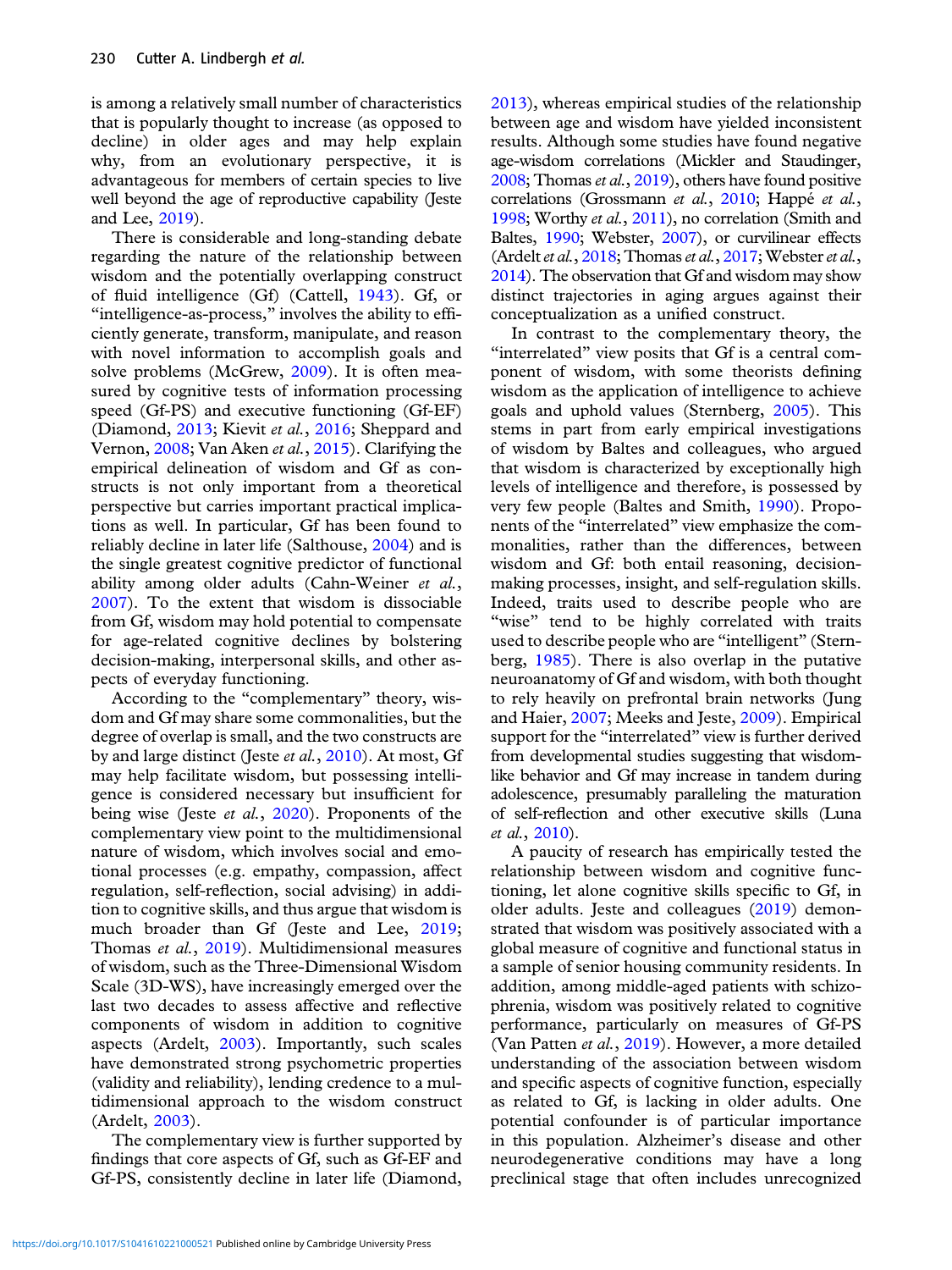cognitive decline (Sperling et al., [2011](#page-10-0)). Preclinical or otherwise undiagnosed neurodegenerative disease is known to diminish Gf and can be predicted to reduce wisdom, so failure to control for this potential confounder could induce spurious correlations between Gf and wisdom.

The preregistered primary aim of the proposed study was to further our understanding of the relationship between wisdom and Gf in a stringently characterized cohort of healthy older adults. Specifically, we aimed to empirically test the magnitude of the association between wisdom and Gf using an analytic plan with sufficient statistical power to detect at least a moderately sized correlation between these two constructs.

Secondary aims were to evaluate the relationships of wisdom with age, episodic memory performance (given the centrality of this cognitive function to aging and age-related neurodegenerative diseases), and brain structural volumes with a focus on prefrontal cortical regions (dorsolateral and ventromedial) that have been posited to subserve wisdom in the literature (Meeks and Jeste, [2009](#page-10-0)). Due to inconsistencies in prior findings and a generally limited research base, our secondary aims are exploratory and without specific *a priori* hypotheses.

## Methods

The hypotheses and analytic plan for this study were preregistered using the Open Science Framework (<https://osf.io/h3pjx>). De-identified data (doi:10 .17605/OSF.IO/EFJNR) for our primary analyses are publicly available within the Open Science Network repository [\(https://mfr.osf.io/render?url](https://mfr.osf.io/render?url%3dhttps://osf.io/dg8mk/?direct%26mode%3drender%26action%3ddownload%26mode%3drender)= [https://osf.io/dg8mk/?direct%26mode](https://mfr.osf.io/render?url%3dhttps://osf.io/dg8mk/?direct%26mode%3drender%26action%3ddownload%26mode%3drender)=[render%](https://mfr.osf.io/render?url%3dhttps://osf.io/dg8mk/?direct%26mode%3drender%26action%3ddownload%26mode%3drender) [26action](https://mfr.osf.io/render?url%3dhttps://osf.io/dg8mk/?direct%26mode%3drender%26action%3ddownload%26mode%3drender)=[download%26mode](https://mfr.osf.io/render?url%3dhttps://osf.io/dg8mk/?direct%26mode%3drender%26action%3ddownload%26mode%3drender)=[render](https://mfr.osf.io/render?url%3dhttps://osf.io/dg8mk/?direct%26mode%3drender%26action%3ddownload%26mode%3drender)). The sample was drawn from a larger cohort of communitydwelling older adults enrolled in the Hillblom Aging Network  $($ >400 active participants $)$  – a longitudinal study of healthy brain aging at the University of California San Francisco (UCSF) Memory and Aging Center. Recruitment for the Hillblom Aging Network began in 2000 and has primarily involved flyers, newspaper advertisements, and community outreach events in the Bay Area. Participants in this cohort are verified as neurologically normal based on a multidisciplinary assessment including a neurological examination, in-person neuropsychological testing, and an informant interview. As part of the Hillblom Aging Network, participants complete online web-based tasks in addition to in-person neuropsychological testing and neuroimaging.

Inclusionary criteria for the current study were clinically normal per an informant-obtained Clinical Dementia Rating (CDR global  $score = 0$ ) and willingness to complete an online version of the San Diego Wisdom Scale (SD-WISE) that was distributed via email (described below). Because the online web-based tasks are sent to the Hillblom Aging Network asynchronously with the in-person measures, participants were required to have CDR, cognitive, and neuroimaging data within 2 years of completion of the SD-WISE in order to be included within our analyses.

The Hillblom Aging Network protocol was reviewed and approved by the UCSF Committee on Human Research. This study was conducted in full compliance with the ethical principles set forth by the Declaration of Helsinki. All participants provided written informed consent.

## SD-WISE

Participants were emailed a link inviting them to participate in an online version of the SD-WISE that was programmed in Qualtrics. The SD-WISE is a 24-item self-report-based scale covering the domains of social advising, emotional regulation, pro-social behaviors, self-reflection, acceptance of divergent perspectives, and decisiveness (Thomas et al., [2019](#page-10-0)). Examples of individual items include the following: (1) "It is important that I understand the reasons for my actions"; (2) "I often don't know what to tell people when they come to me for advice"; and (3) "I enjoy being exposed to diverse viewpoints". Response options for each item are: "strongly disagree," "disagree," "neutral," "agree", or "strongly agree." The total score reflects an average of the responses to individual items, taking into account reverse-coded items, with higher scores corresponding to higher levels of wisdom (score range  $= 1-5$ ). The SD-WISE is firmly grounded in empirical data and theory, with item content carefully selected according to relevant ancient texts and modern scientific literature (Bangen et al., [2013;](#page-8-0) Jeste and Vahia, [2008\)](#page-9-0) as well as expert consensus using the Delphi Method (Jeste et al., [2010](#page-9-0)). The SD-WISE has good-to-excellent psychometric properties, including convergent and discriminant validity, and its overall structure has been confirmed using factor analyses (Thomas *et al.*, [2019](#page-10-0)). With respect to reliability, omega (ω), omega hierarchical ( $ω$ <sub>H</sub>), and internal consistency coefficient alpha ( $α$ ) have been shown to be 0.93, 0.80, and 0.71, respectively, which compares favorably to other widely used wisdom scales in the literature (Thomas et al., [2019\)](#page-10-0).

## Cognitive composite measures

Gf was quantified using sample-based composite measures of executive functioning (Gf-EF) and processing speed (Gf-PS), as described in detail in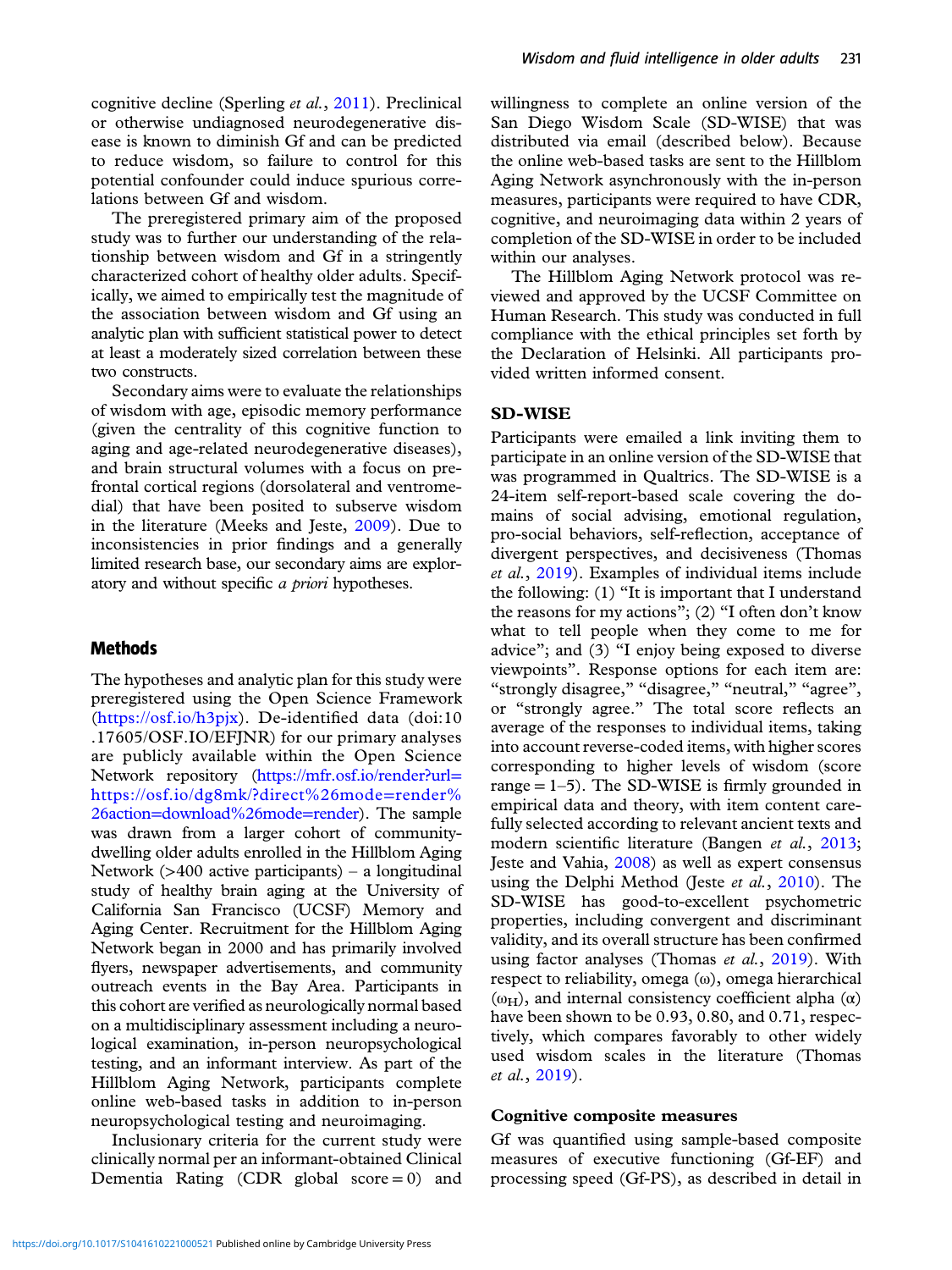prior publications (e.g. Lindbergh et al., [2019;](#page-9-0) Staf-faroni et al., [2018](#page-10-0)). We elected to use composite scores to capture Gf given superior psychometric properties, including reliability, as compared with individual test scores, particularly in aging populations (e.g. Jonaitis et al., [2019\)](#page-9-0). Briefly, the Gf-EF composite comprises Stroop interference, modified trail making test, digit span backward, phonemic fluency, and design fluency (Delis et al., [2001\)](#page-9-0). The Gf-PS composite is derived from six computerized, visually mediated, speeded tasks, including Length Judgment, Visual Search, Distance Judgment, Abstract Matching 1, Abstract Matching 2, and Shape Judgment (Hale and Myerson, [1996;](#page-9-0) Kerchner et al., [2012](#page-9-0)). Scores are normalized against healthy young adults as detailed by Kerchner and colleagues [\(2012](#page-9-0)).

For exploratory analyses, episodic memory was quantified using a sample-based composite measure of Benson Figure delayed recall (Kramer et al., [2003\)](#page-9-0) and performance on the California Verbal Learning Test, second edition (immediate recall total, delayed recall total, and recognition discrimi-nability; Delis et al., [2000\)](#page-9-0).

Higher scores correspond to better performance for the Gf-EF and episodic memory composites. By contrast, lower scores indicate better performance (faster reaction times) on the Gf-PS composite.

## Brain structural measures

A subset of participants underwent T1-weighted magnetization prepared rapid gradient-echo (MPRAGE) magnetic resonance imaging (MRI) on a 3.0 Tesla Siemens Prisma Fit scanner. The scans were acquired sagittally using the following parameters: repetition time  $(TR) = 2300$  ms, inversion time  $(TI) = 900$  ms, echo time  $(TE) = 2.9$  ms, flip angle =  $9^\circ$ , field-of-view (FOV) =  $240\times256$  mm with  $1\times1$  mm in-plane resolution and  $1$  mm slice thickness. Image processing included correction of magnetic field bias via the N3 algorithm (Sled *et al.*, [1998\)](#page-10-0). Tissue segmentation was achieved using SPM12's unified segmentation procedure (Friston et al., [2011](#page-9-0)), and each participant's gray matter segmentation was warped using DARTEL (Diffeomorphic Anatomical Registration using Exponentiated Lie algebra) to create a study-specific template (Ashburner, [2007](#page-8-0)). Each participant's native space gray matter segmentation was normalized and modulated, via nonlinear and rigid-body transformations, to study-specific template space. A Gaussian kernel of 4-mm full width half maximum was applied for smoothing of images. Transformations (linear and nonlinear) between DARTEL's space and International Consortium for Brain Mapping (ICBM) space were conducted to enable statistical comparisons

(Mazziotta et al., [1995](#page-9-0)). Finally, brain volumes of interest were quantified by translating a standard parcellation atlas (Desikan et al., [2006](#page-9-0)) into ICBM space and summing the gray matter within each identified region. Dorsolateral prefrontal cortex (dlPFC) consisted of bilateral caudal and rostral middle frontal gyri (Sallet et al., [2013](#page-10-0)), and ventromedial prefrontal cortex (vmPFC) consisted of bilateral medial orbitofrontal regions (Delgado et al., [2016](#page-9-0)).

## Statistical analyses

For primary aim analyses, bivariate correlation coefficients (Pearson's r) were calculated to evaluate the magnitude of the relationship between wisdom (SD-WISE scores) and Gf (Gf-EF and Gf-PS composite scores). In follow-up exploratory analyses, these relationships were also tested in multiple regression models covarying for age, sex, and educational attainment (in years). The  $a$  priori rationale for performing the analyses with and without demographic adjustment is that, on the one hand, the interrelated and complementary models posit that the constructs of wisdom and Gf are either related or not, regardless of demographic factors such as age, sex, or education. On the other hand, the exploratory multiple regression analysis helps inform whether core demographic variables may influence the relationship between wisdom and Gf, particularly given the paucity of empirical studies on this topic to date.

For our secondary aims, the relationship between wisdom and episodic memory composite scores was similarly investigated in both bivariate correlational analyses (Pearson's r) and multiple regression models with demographic (age, sex, and education) adjustment. The association between wisdom and brain volume regions-of-interest (ROIs; dlPFC and vmPFC) was evaluated in multiple regression analyses controlling for total intracranial volume (TIV), with and without demographic covariates in the model. Finally, bivariate correlational analyses and multiple regression models adjusting for sex and education were performed to test the relationship between age and wisdom. Based on prior literature suggesting the possibility of curvilinear associations (Ardelt et al., [2018;](#page-8-0) Thomas et al., [2017;](#page-10-0) Webster et al., [2014](#page-10-0)), the relationship between age and wisdom was probed in both linear and quadratic regression models.

In addition to our preplanned ROI-based analysis involving dlPFC and vmPFC, we performed an exploratory whole-brain voxel-based morphometry (VBM) analysis to help advance knowledge of the neuroanatomy of wisdom in older adults, given the lack of prior studies on this topic. The VBM analysis was performed in SPM using standard settings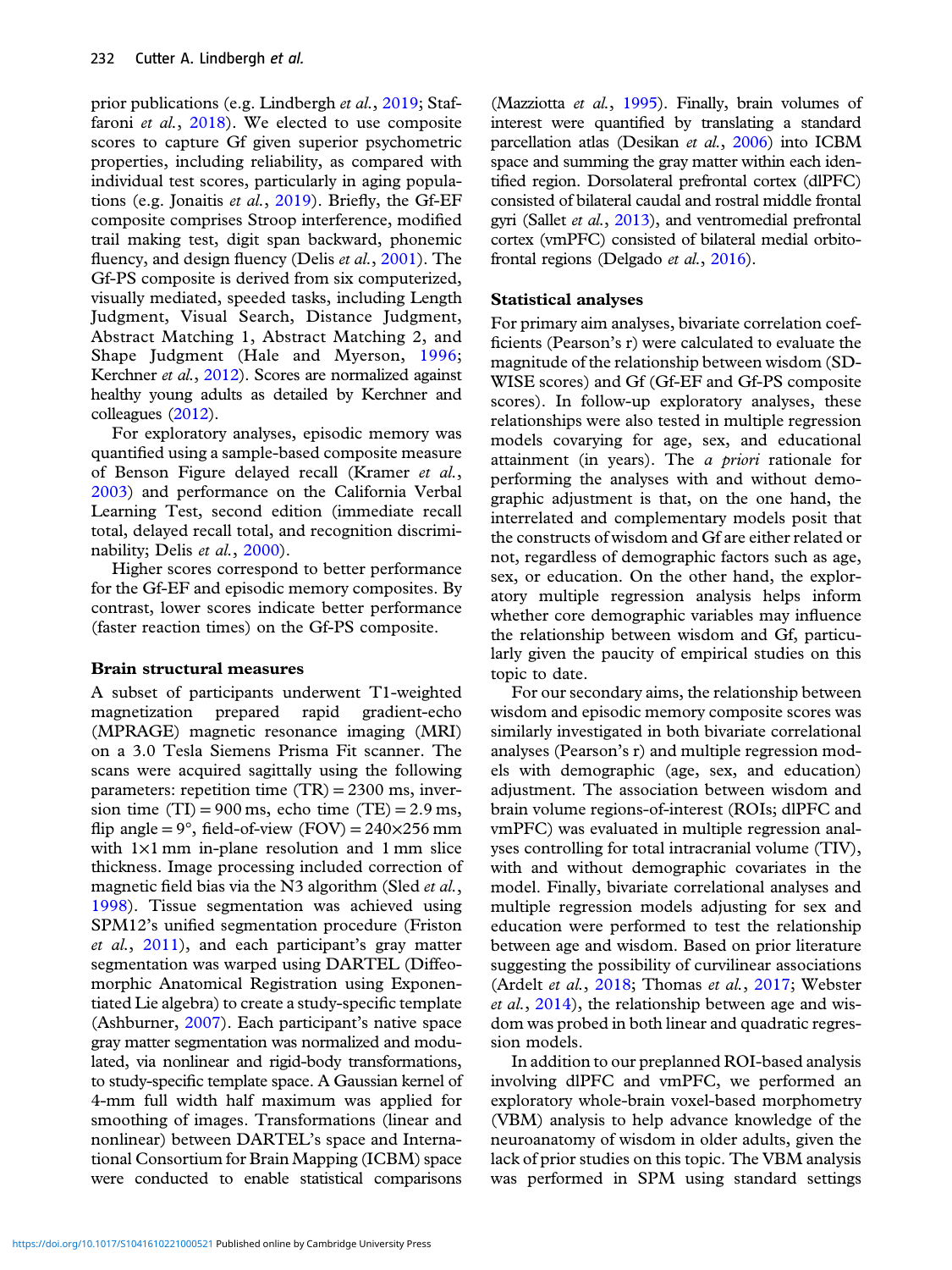recommended by the developer (Friston et al., [2011\)](#page-9-0). In parallel with the ROI-based analysis, the VBM analysis evaluated the association between wisdom (SD-WISE scores) and TIV-adjusted gray matter volumes with and without inclusion of demographic covariates (age, sex, and education). For statistical thresholding, the model implemented a voxelwise  $p < .005$  as well as a cluster size  $p < .05$ based on a Monte Carlo simulation with 1,000 permutations.

#### Power analysis

A power analysis was conducted to determine the minimum sample size necessary to reject the null hypothesis ( $\rho = 0$ ), if it were in fact false, for our primary aim analyses evaluating the relationship between wisdom and Gf. The power analysis revealed that at least 84 participants would be required to detect a medium-sized effect  $(p = 0.30)$  with power  $(1 - \beta)$  of 0.80 and alpha (α) set to .05 (two-tailed). The available sample size for our primary analyses surpassed this threshold (see Results section, below).

## Results

In total, 217 participants within the Hillblom Aging Network completed the SD-WISE. Of these 217 participants, 141 had a global CDR score of 0 and Gf-EF data within 2 years of completion of the SD-WISE. Gf-PS data were available for 99 of these participants. Accordingly, for our primary aim analyses, the achieved power was  $0.86$  for Gf-PS ( $n = 99$ ) and 0.95 for Gf-EF  $(n = 141)$  to detect a mediumsized effect ( $\rho = 0.30$ ) with  $\alpha$  set to .05 (two-tailed). For our exploratory analyses, 141 participants had episodic memory data and 82 had structural MRI data within the 2-year window.

Descriptive statistics for the overall sample of eligible participants  $(N = 141)$  are provided in Table 1. The study sample was highly educated  $(>17$  years on average) and predominantly Caucasian (92%) with a mean age of 76 years. Measures of central tendency (e.g. mean) and dispersion (e.g. standard deviation) on the SD-WISE were comparable to those reported in other older adult cohorts, supporting its reliability (Jeste et al., [2019](#page-9-0)). Consistent with prior findings (Thomas et al., [2019\)](#page-10-0), males and females demonstrated similar levels of wisdom  $(t = -0.108$ ,  $p = .914$ ), and educational attainment and wisdom were not significantly correlated  $(r = .124, p = .145)$ .

## Gf and wisdom

Wisdom demonstrated a positive and small but statistically significant association with Gf-EF

Table 1. Descriptive Statistics

|                                       | MEAN $(SD)$ OR $%$ | RANGE         |
|---------------------------------------|--------------------|---------------|
| Age (years)                           | 76.66 (7.57)       | 51.84, 92.27  |
| Sex (% female)                        | 56%                | n/a           |
| Education (years) <sup>a</sup>        | 17.74 (1.99)       | 12.00, 20.00  |
| Race (% White) <sup>b</sup>           | 92%                | n/a           |
| SD-WISE (total<br>score)              | 4.08(0.36)         | 3.13, 4.88    |
| Gf-EF (z-score)                       | 0.31(0.67)         | $-1.77, 1.91$ |
| Gf-PS $(z\text{-score})^c$            | 2.54(1.61)         | $-0.12, 7.65$ |
| Episodic memory<br>$(z\text{-score})$ | 0.06(0.81)         | $-2.38, 1.48$ |

Note. Descriptive statistics are presented as mean (standard deviation) with ranges (minimum, maximum) or percentages for participants who met inclusionary criteria  $(N = 141)$ . SD-WISE = San Diego Wisdom Scale (higher scores = greater wisdom). Gf-EF = executive functioning composite measure of fluid intelligence, presented in sample-based z-score units (higher scores = better performance). Gf-PS = processing speed composite measure of fluid intelligence, presented in z-score units normalized against healthy young adults (higher scores = slower reaction times or worse performance). Episodic memory is presented as a samplebased z-score composite measure (higher scores = better performance).

 ${}^{\textrm{a}}$ N = 140.  ${}^{\textrm{b}}$ N = 137.  ${}^{\textrm{c}}$ N = 99.

composite scores  $(r = 0.181$  [95% CI 0.016, 0.336],  $p = .031$  $p = .031$ ; see Figure 1). In other words, approximately 3.28% of the variance in wisdom was accounted for by Gf-EF. Exploratory multiple regression analyses indicated that the relationship between wisdom and Gf-EF was reduced to nonsignificance upon controlling for age, sex, and education (β = 0.114, p = .214).

Wisdom and Gf-PS were not significantly related in zero-order bivariate correlations  $(r = 0.019)$  [95%] CI  $-0.179, 0.216$ , p = .854; see Figure [2\)](#page-5-0), sharing only 0.04% of the total variance with one another. Wisdom and Gf-PS continued to be unrelated in demographically adjusted multiple regression analyses (β = 0.094, p = .375).

## Episodic memory and wisdom

Wisdom was not significantly related to episodic memory composite scores  $(r = 0.109)$  [95% CI] − 0.057, 0.269], p = .200). This relationship remained nonsignificant upon controlling for age, sex, and education in multiple regression analyses  $(\beta = 0.086, p = .321).$ 

#### Age and wisdom

Age and wisdom demonstrated a small yet statistically significant negative linear correlation  $(r = -0.197)$ [95% CI  $-0.351$  $-0.351$  $-0.351$ ,  $-0.033$ ], p = .019; see Figure 3), which remained significant upon adjusting for sex and education ( $\beta$  = -0.171, p = .049). There were no quadratic associations between age and wisdom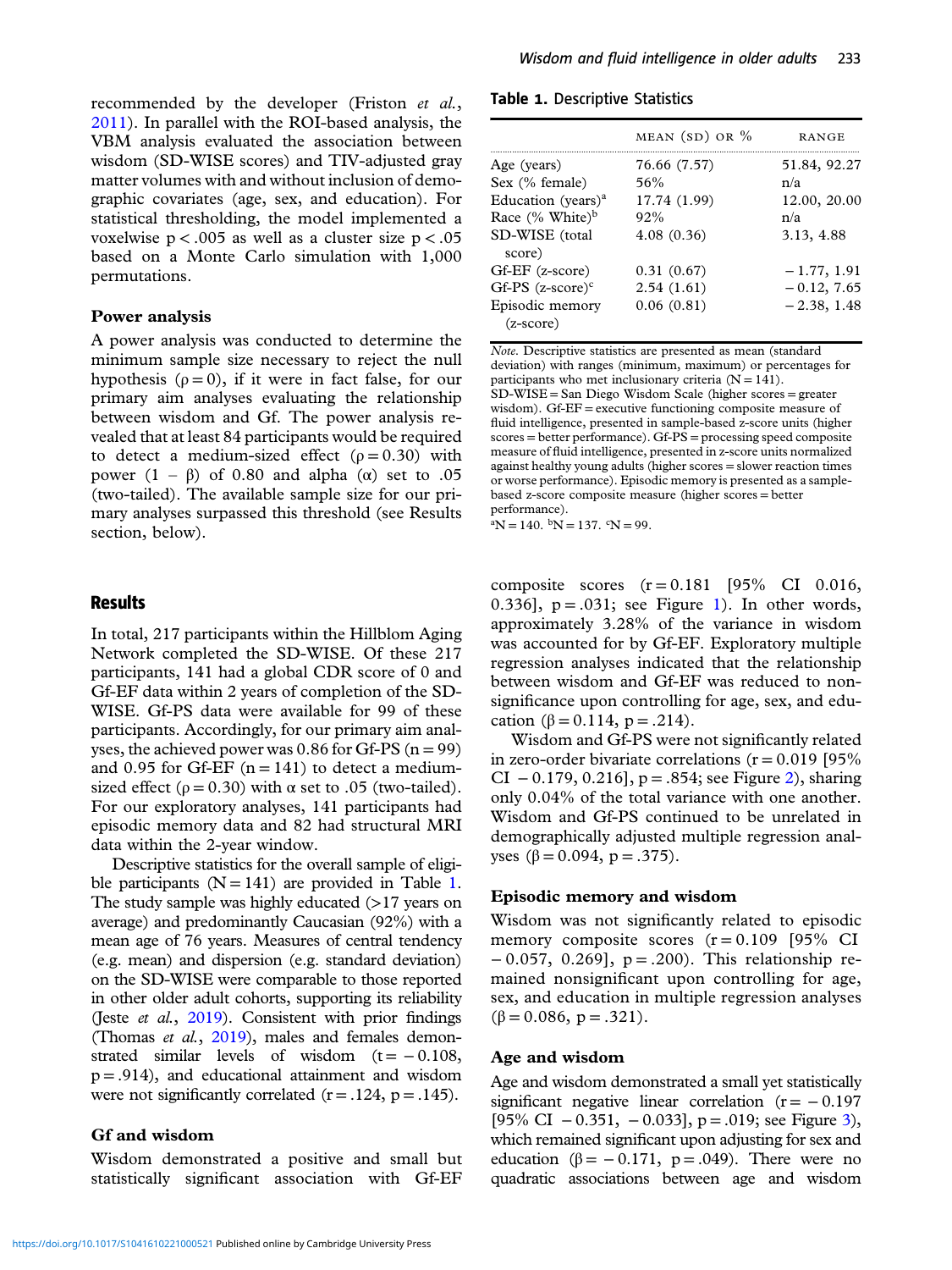<span id="page-5-0"></span>

Figure 1. The relationship between executive functioning and wisdom.

The executive functioning composite measure of fluid intelligence (Gf-EF) demonstrated a positive and small yet statistically significant association with wisdom, as assessed by the San Diego Wisdom Scale (SD-WISE). Gf-EF is plotted on the x-axis in sample-based z-score units (higher scores = better performance), and SD-WISE is plotted on the y-axis (higher scores = greater wisdom). A fitted regression line with 95% confidence intervals is displayed to help visualize the association.

 $(\beta = 0.129, p = .907)$ , including when adjusting for sex and education (β = 0.219, p = .845).

#### Brain structure and wisdom

dlPFC volumes were not significantly associated with wisdom in multiple regression analyses adjusted for TIV ( $\beta = 0.033$ ,  $p = .827$ ). dlPFC volumes and wisdom remained unassociated when additionally adjusting for age, sex, and education ( $\beta = 0.096$ ,  $p = .538$ ). Similarly, vmPFC volumes were not significantly associated with wisdom ( $\beta$  = − 0.010, p = .943), including when controlling for demographics  $(\beta = 0.023, p = .875).$ 

The exploratory, whole-brain VBM analysis did not yield any significant associations between brain structure and wisdom, regardless of whether demographic variables were included within the model.

## **Discussion**

We empirically tested the magnitude of the relationship between wisdom and Gf using a preregistered analytic plan in a well-characterized cohort of healthy older adults without markers of neurodegenerative disease. The primary findings were



Figure 2. The relationship between processing speed and wisdom. The processing speed composite measure of fluid intelligence (Gf-PS) was not significantly associated with wisdom, as assessed by the San Diego Wisdom Scale (SD-WISE). Gf-PS is plotted on the xaxis in z-score units normalized against healthy young adults (higher scores = slower performance), and SD-WISE is plotted on the y-axis (higher scores  $=$  greater wisdom). A fitted regression line with 95% confidence intervals is displayed to help visualize the lack of association.

twofold. First, wisdom demonstrated a small, positive association with Gf-EF that was reduced to nonsignificance upon controlling for age, sex, and education. Second, wisdom and Gf-PS were not significantly related, regardless of demographic covariates. Given that over 95% of the variance in wisdom was unaccounted for by Gf-EF and Gf-PS, the present findings do not support an "interrelated" view of wisdom and Gf as largely overlapping constructs. This conclusion is bolstered by the fact that we were adequately powered to detect relationships between wisdom and both Gf-EF (power = 0.95) and Gf-PS (power =  $0.86$ ), if present, of at least medium effect size.

Our findings are consistent with conceptualizations of wisdom as a multidimensional trait that is far broader than Gf, presumably due to its involvement of a host of social and emotional processes, such as empathy, compassion, affect regulation, and selfreflection, in addition to cognitive skills (Jeste and Lee, [2019\)](#page-9-0). Beyond the obvious theoretical implications of these findings, the observation that wisdom is largely distinct from Gf carries important practical implications. Perhaps most notably, Gf is the strongest cognitive predictor of everyday functioning in older adults (Cahn-Weiner et al., [2007](#page-8-0)) and consistently declines in later life, with the average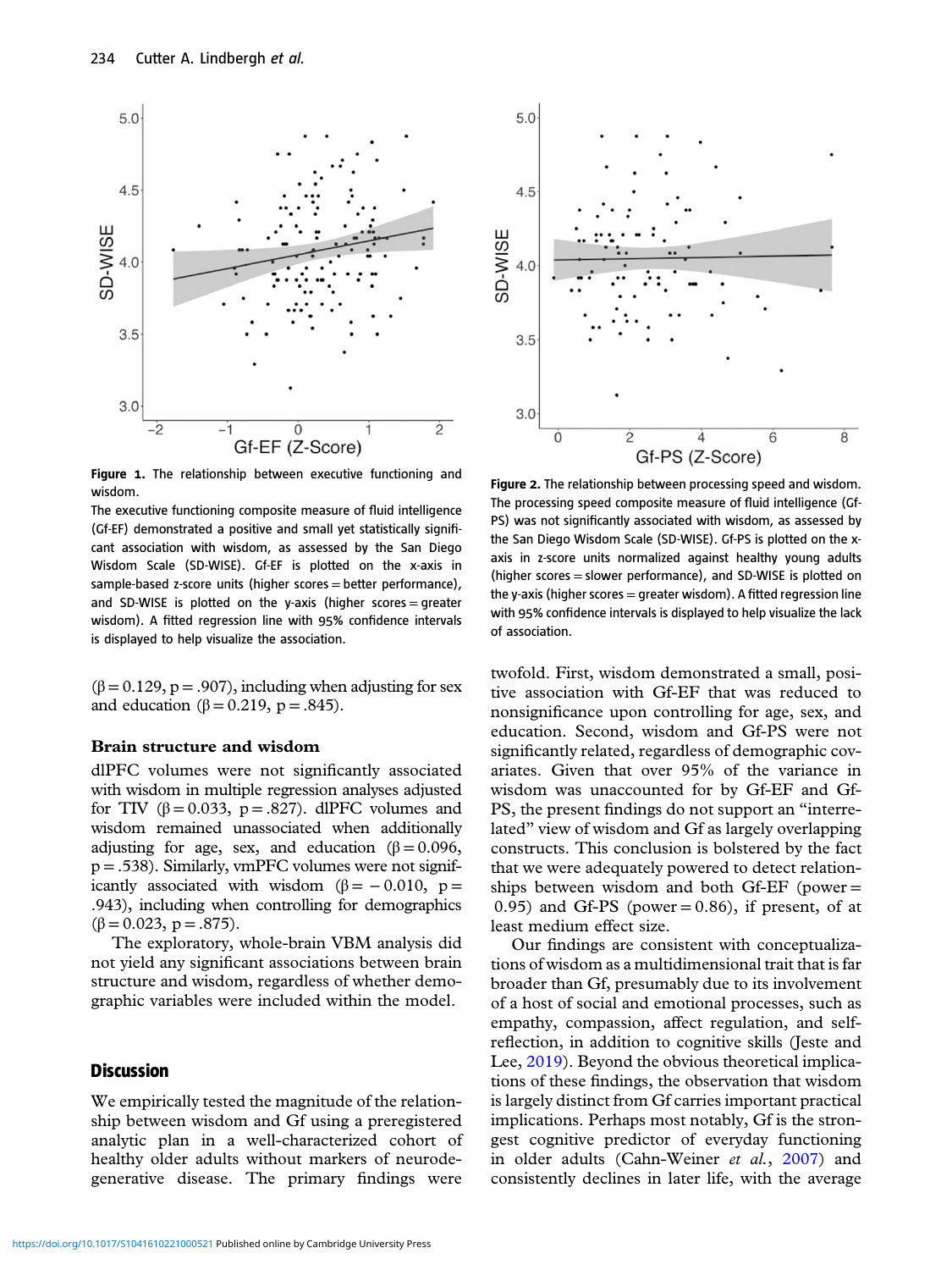<span id="page-6-0"></span>

Figure 3. The relationship between age and wisdom.

Age demonstrated a negative and small yet statistically significant association with wisdom, as assessed by the San Diego Wisdom Scale (SD-WISE). Age is plotted on the x-axis, and SD-WISE is plotted on the y-axis (higher scores = greater wisdom). A fitted regression line with 95% confidence intervals is displayed to help visualize the relationship.

80-year-old performing over 1.5 standard deviations below the average 20-year-old on Gf measures of executive functioning and processing speed (Salthouse, [2004\)](#page-10-0). Yet despite these well-documented declines in Gf, many healthy older adults do not show significant declines in everyday functioning, suggesting a mismatch between cognitive trajectories and functional trajectories. Wisdom may be one critical factor that helps to explain this cognitivefunctional mismatch by bolstering decision-making, interpersonal functioning, and ultimately performance in various daily activities. Consistent with this idea, it has previously been demonstrated that wisdom buffers against functional decline in people with schizophrenia (Van Patten et al., [2019\)](#page-10-0). Future research is warranted to empirically evaluate whether wisdom is similarly protective in older adult populations. Investigating the relationship between wisdom and more "crystallized" aspects of intelligence (Gc), such as the breadth and depth of one's general knowledge base about the world, may also be of interest (McGrew, [2009\)](#page-9-0). For example, it is possible that wisdom helps support overall intellectual, cognitive, and everyday functioning in later stages of life by continuously facilitating the acquisition and application of relevant information to inform behavior and achieve goals (Jeste et al., [2020\)](#page-9-0).

In secondary, exploratory analyses we tested the relationship between wisdom and episodic memory, given the centrality of this cognitive function to aging and many age-associated neurodegenerative disorders (Gorbach et al., [2017\)](#page-9-0). Episodic memory performance was not significantly associated with wisdom. This suggests that, at least in cognitively normal older adults, wisdom may be dissociable from both Gf and non-Gf cognitive functions.

Age and wisdom demonstrated a small, negative correlation, which remained significant upon adjusting for sex and educational attainment. Although wisdom is popularly thought to increase in later life, this has not been consistently supported in the empirical literature, with several prior studies demonstrating weakly negative associations (Mickler and Staudinger, [2008](#page-10-0); Thomas et al., [2019\)](#page-10-0) or no associations (Smith and Baltes, [1990](#page-10-0); Webster, [2007](#page-10-0)). More recent work has suggested a curvilinear relationship between age and wisdom across the life span, whereby wisdom peaks in the fifth or sixth decade and then slowly declines thereafter (Ardelt et al., [2018](#page-8-0); Thomas et al., [2017](#page-10-0); Webster et al., [2014\)](#page-10-0). These discrepant findings likely reflect widespread variability in how wisdom is measured across studies, including which specific subcomponents are assessed (e.g. cognitive, social, and/or emotional), as well as in the age range of the subjects included in a study. In addition, age-related neurodegenerative diseases have been inconsistently ruled out in prior work, which may explain why some studies have suggested a precipitous decline in wisdom among the oldest-old in particular, when risk of dementia is the highest (Staudinger, [1999](#page-10-0)). Our findings suggest that if wisdom does decline in healthy older adults, the rate of decline is gradual and likely much slower than that of Gf, even among the oldest-old. However, conclusions are limited by the cross-sectional design of the present study.

Although vmPFC and dlPFC have been proposed as two key neuroanatomical substrates of wisdom (Meeks and Jeste, [2009\)](#page-10-0), we did not find any significant associations in the current study. Our null findings do not imply that vmPFC and dlPFC are unimportant for wisdom, but rather that normal variations in gray matter volumes within these regions may be less determinant of wisdom levels among neurologically healthy older adults. It remains possible that a relationship would emerge in patient populations with more significant brain structural changes, such as individuals with neurological injury or disease preferentially impacting prefrontal cortex. For example, patients with behavioral variant frontotemporal dementia, stemming from underlying frontotemporal lobar degeneration, show symptoms that are diametrically opposed to wisdom, such as social inappropriateness,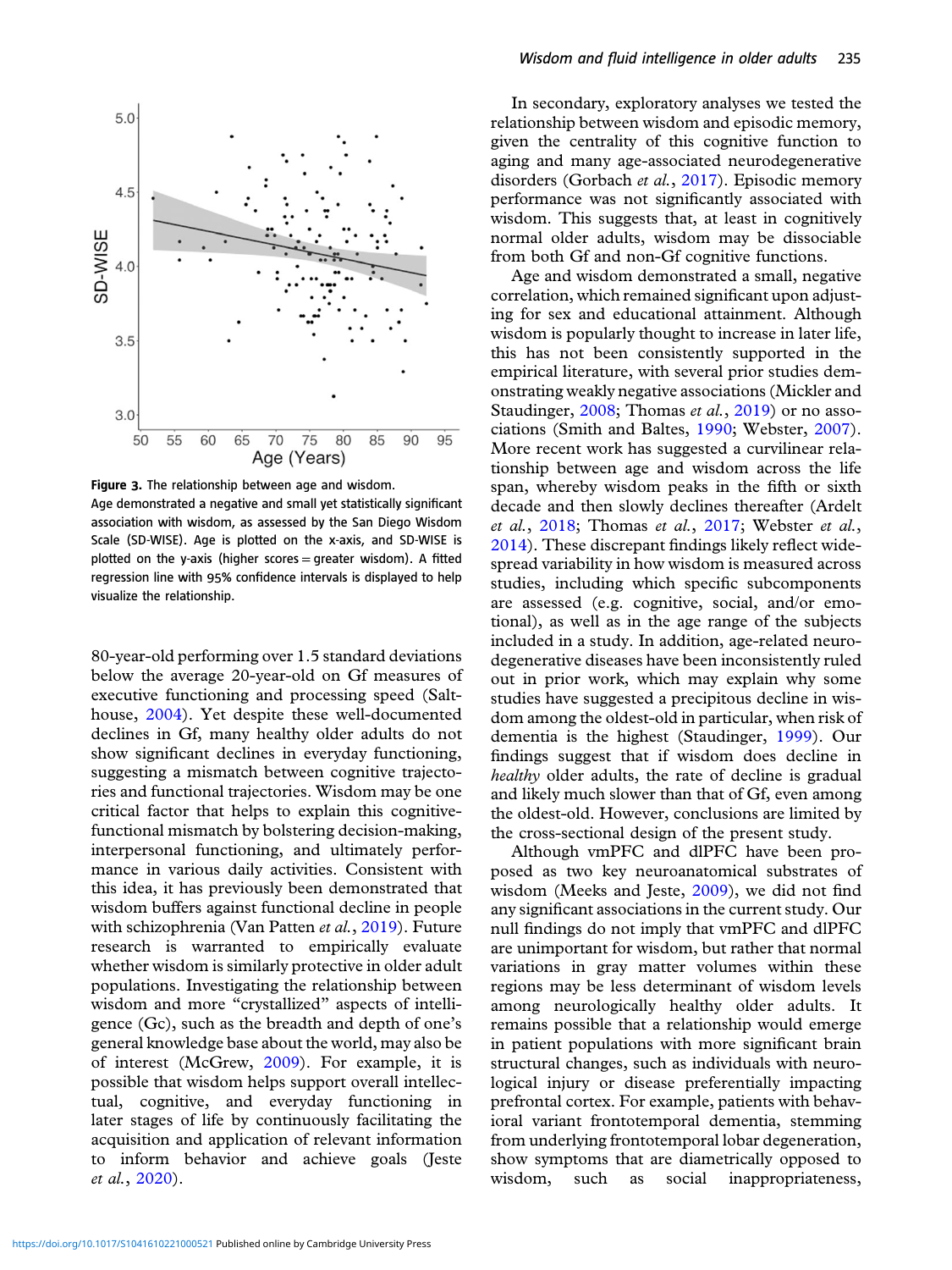impulsivity, apathy, loss of empathy, and lack of insight (Rascovsky et al., [2011](#page-10-0)).

Beyond our a priori prefrontal brain ROIs, we also performed an exploratory whole-brain VBM analysis to more comprehensively evaluate potential neuroanatomical underpinnings of wisdom, given the lack of prior empirical research on this topic. As with the ROI analyses, the VBM analysis did not yield significant associations. Although we report the VBM findings here in the interest of publishing null results, we acknowledge that we may have been underpowered to detect an effect due to the stringent correction for multiple comparisons that this type of an analysis requires (to avoid inflated Type 1 error rates). Future studies using larger sample sizes will be necessary before drawing any definitive conclusions. In addition, future research may benefit from evaluating relationships between wisdom and more sensitive markers of brain structure and function, such as white matter microstructural integrity or functional connectivity changes, which can precede frank loss of gray matter volume (Sheline and Raichle, [2013\)](#page-10-0). Given the complex, multidimensional nature of wisdom, it is possible that it is subserved by large-scale brain networks working in concert, rather than individual regions.

There are other limitations to the present study that should be considered. Although our findings indicate a dissociation between wisdom and Gf, the cross-sectional design hinders conclusions about how wisdom and Gf may relate to one another over time during the aging process; longitudinal studies are needed to this end. In addition, our sample was predominantly Caucasian (over 90%) and highly educated (greater than a college degree, on average). Future research is needed in samples that are more diverse while evaluating the potential influence of demographic and cultural factors on expressions of wisdom and its correlates. Finally, it should be acknowledged that wisdom, similar to other personality traits, was assessed by a validated but self-report-based measure, which can be subject to inaccuracies stemming from lack of insight, social desirability, and other forms of response bias (Ro-senman et al., [2011](#page-10-0)), whereas Gf was assessed by performance on objective tests. This difference in administration modality (subjective report versus objective test performance) could have influenced our findings, and future studies may benefit from using performance-based measures of wisdom. That said, cross-modality comparisons are standard practice in the aging literature, particularly when studying personality traits such as wisdom, and it is encouraging that the SD-WISE is a carefully constructed scale with strong theoretical and empirical bases, as well as robust psychometric properties (Thomas et al., [2019\)](#page-10-0). Furthermore, social desirability has not been found to be a significant contributor to SD-WISE scores.

Despite its limitations, the present study is the first to empirically test the magnitude of the relationship between wisdom and Gf in a well-powered study of older adults characterized as neurologically normal. The observation that over 95% of the variance in wisdom is unaccounted for by measures of Gf helps to delineate and define the construct of wisdom, including its relationship to intelligence, which has been a topic of theoretical debate for decades (Jeste et al., [2020\)](#page-9-0). A better understanding of the wisdom construct also carries important practical implications. Indeed, a growing literature suggests that wisdom plays a central role in successful aging (Lee, [2019](#page-9-0)) and is associated with a wide range of physical and mental health outcomes in older adults, as well as an overall sense of mastery and purpose in life (Ardelt and Ferrari, [2019](#page-8-0)). Emerging research further suggests that wisdom promotes healthy social relationships (Auer-Spath and Glück, [2019\)](#page-8-0) and protects against loneliness across the life span, the latter of which is a risk factor for cognitive decline, mood disorders, and mortality (Lee et al., [2019](#page-9-0)). Given our findings that wisdom appears to be relatively independent from cognitive functions that reliably decline in aging and ageassociated neurodegenerative diseases, wisdom may hold unique potential as a target for interventions to bolster decision-making, social relationships, everyday functioning, and overall health in older adult populations.

A rapidly growing literature provides exciting support for the amenability of various aspects of wisdom to intervention. For example, a metaanalysis of randomized controlled trials (RCTs) showed that nearly half of the psychosocial/behavioral interventions improved components of wisdom such as emotional regulation, empathy, and compassion with medium-to-large effect sizes (Lee *et al.*, [2020\)](#page-9-0). Intervention programs in healthy older adults have also been found to significantly increase overall "emotional intelligence," which encompasses various wisdom-related skills such as emotion regula-tion and awareness (Delhom et al., [2020](#page-9-0)). A recent RCT of a group intervention labeled "Raise Your Resilience" improved not only resilience and perceived stress but also overall wisdom, using SD-WISE in 89 older residents of five senior housing communities (Treichler et al., [2020](#page-10-0)). Interestingly, artificial technology has recently been proposed as a novel means of bolstering wisdom in humans, particularly among vulnerable older adult populations with cognitive or psychiatric disorders, and represents an exciting avenue for future research (Jeste et al., [2020](#page-9-0)).

Taken together, it has become increasingly clear that wisdom holds relevance to numerous health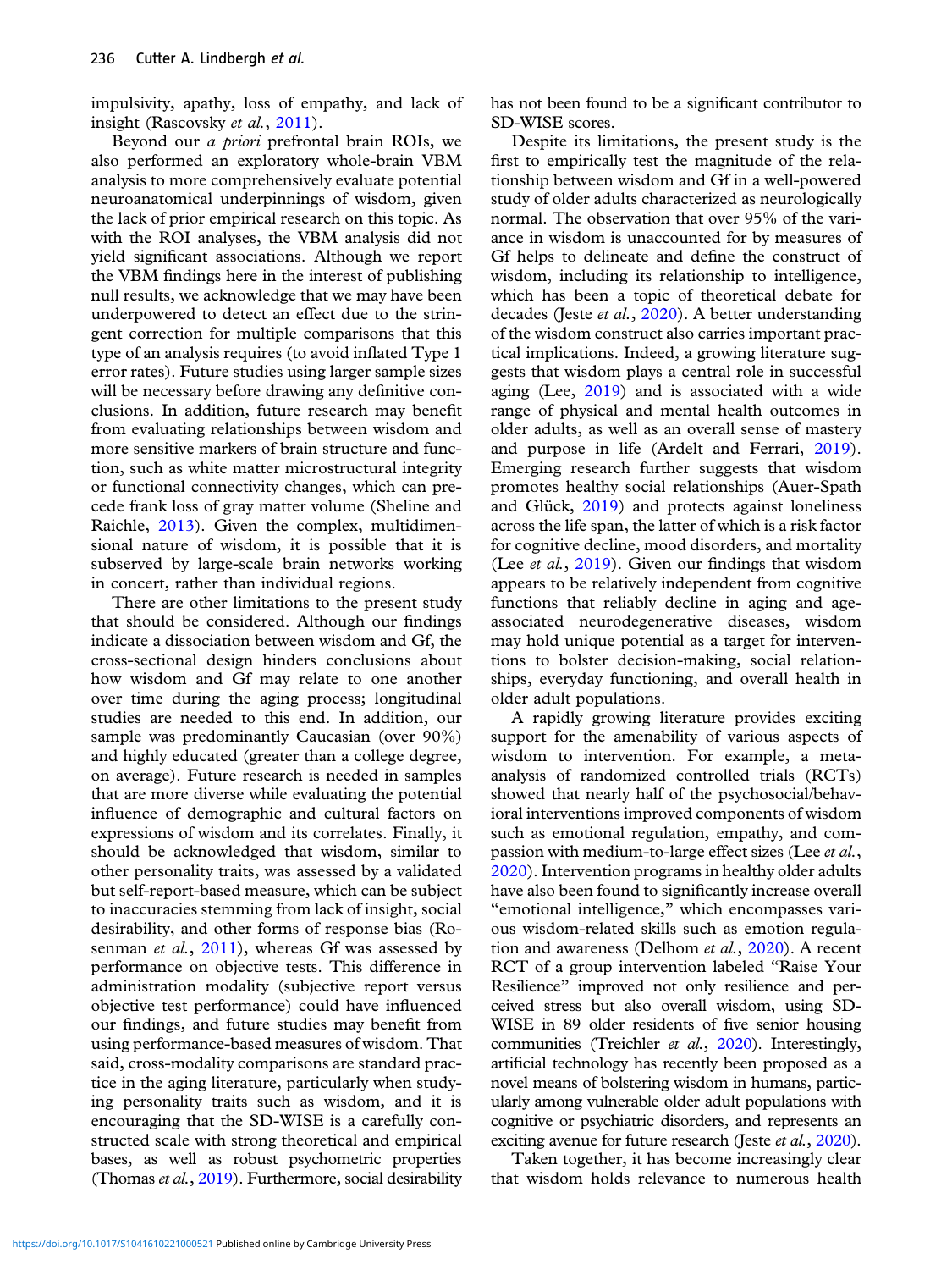<span id="page-8-0"></span>outcomes in older adults, and an expanding literature supports its promising potential as a novel target for intervention. However, the success of wisdompromoting interventions will likely depend, at least in part, on a thorough understanding of exactly what this complex, multidimensional trait is and how it relates to other abilities that are highly relevant to the aging process, such as Gf. The present study builds upon prior literature and provides an important step in this direction.

## Conflict of interest

Dr. Staffaroni is funded by the Larry L. Hillblom Foundation (2018-A-025-FEL) and the National Institutes of Health-National Institute on Aging (K23AG061253). Dr. Kramer contributed to the development of the Delis–Kaplan Executive Function System and receives royalties from Pearson Education, Inc., for contributing to the development of the California Verbal Learning Test, is funded by the Larry L. Hillblom Foundation (2018-A-006- NET), and is funded by the National Institutes of Health-National Institute on Aging (UCSF ADRC P30AG062422, R01AG032289, and R01AG048234). Dr. Chiong is funded by the National Institutes of Health-National Institute on Aging (R01AG058817 and R01AG022983). None of the aforementioned sponsors played any role in the formulation of the research question, choice of the study design, data collection, data analysis, interpretation of the results, preparation of the manuscript, or the decision to publish. No other study authors have any potential conflicts of interest or disclosures to report.

## Description of author(s)' roles

Dr. Lindbergh assumed a leading role in formulating the research questions, designing the study, analyzing and interpreting the data, and writing the manuscript. Ms. Romero-Kornblum assisted with collecting the data, analyzing the data, and editing the manuscript. Ms. Weiner-Light was involved in data collection, data management, and editing the manuscript. Mr. Young contributed to data collection, data management, visualization of the results, and editing the manuscript. Ms. Fonseca assisted with data collection, data management, and editing the manuscript. Ms. You contributed to study coordination, data collection, data management, and editing the manuscript. Ms. Wolf was involved in data collection, data management, and editing the manuscript. Dr. Staffaroni contributed to data analysis and editing the manuscript. Ms. Daly assisted with

data collection and editing the manuscript. Dr. Jeste was involved in designing the study, interpreting the results, and editing the manuscript. Dr. Kramer contributed to study design, formulating the research questions, supervising data collection, interpreting the results, and editing the manuscript. Dr. Chiong was involved in formulating the research questions, designing the study, supervising data collection, interpreting the results, and editing the manuscript.

## Acknowledgments

We would like to acknowledge the research coordinators from UCSF who assisted with data collection and management. We are also very thankful to the Hillblom Aging Network study volunteers and their families who made this work possible. Finally, we would like to acknowledge that our VBM analyses were performed in the Brainsight system, developed at UCSF by Katherine P. Rankin, Cosmo Mielke, and Paul Sukhanov, and powered by the VLSM script written by Stephen M. Wilson, with funding from the Rainwater Charitable Foundation and the UCSF Chancellor's Fund for Precision Medicine.

## References

- Ardelt, M. (2003). Empirical assessment of a threedimensional wisdom scale. Research on Aging, 25, 275–324. <https://doi.org/10.1177/0164027503025003004>
- Ardelt, M. and Ferrari, M. (2019). Effects of wisdom and religiosity on subjective well-being in old age and young adulthood: exploring the pathways through mastery and purpose in life. International Psychogeriatrics, 31, 477–489. <https://doi.org/10.1017/S1041610218001680>
- Ardelt, M., Pridgen, S. and Nutter-Pridgen, K. L. (2018). The relation between age and three-dimensional wisdom: variations by wisdom dimensions and education. The Journals of Gerontology: Series B, 73, 1339–1349.
- Ashburner, J. (2007). A fast diffeomorphic image registration algorithm. NeuroImage, 38, 95–113. [https://doi](https://doi.org/10.1016/J.NEUROIMAGE.2007.07.007) [.org/10.1016/J.NEUROIMAGE.2007.07.007](https://doi.org/10.1016/J.NEUROIMAGE.2007.07.007)
- Auer-Spath, I. and Gluck, J. (2019). Respect, attentiveness, and growth: wisdom and beliefs about good relationships. International Psychogeriatrics, 31, 1809– 1821. <https://doi.org/10.1017/S104161021900022X>
- Baltes, P. and Smith, J. (1990). Toward a psychology of wisdom and its ontogenesis. In: R. J. Sternberg (Ed.), Wisdom: Its Nature, Origins, and Development (pp. 87–120). New York, NY: Cambridge University Press.
- Bangen, K. J., Meeks, T. W. and Jeste, D. V. (2013). Defining and assessing wisdom: a review of the literature. American Journal of Geriatric Psychiatry, 21, 1254–1266. <https://doi.org/10.1016/j.jagp.2012.11.020>
- Cahn-Weiner, D. A. et al. (2007). Cognitive and neuroimaging predictors of instrumental activities of daily living. Journal of the International Neuropsychological Society, 13, 747–757. <https://doi.org/10.1017/S1355617707070853>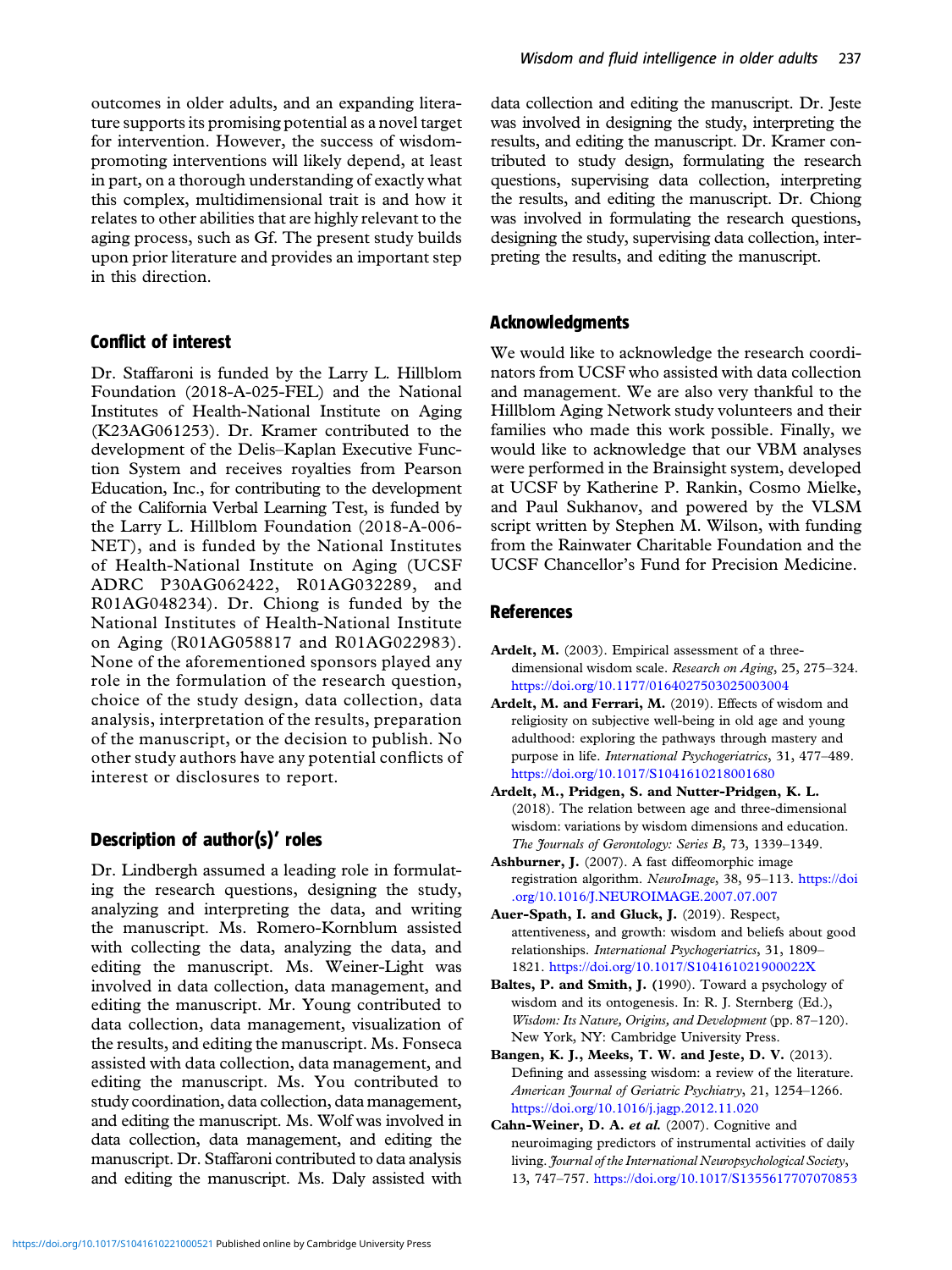- <span id="page-9-0"></span>Cattell, R. B.(1943). The measurement of adult intelligence. Psychological Bulletin, 40, 153–193. [https://doi.org/10.1037/](https://doi.org/10.1037/h0059973) [h0059973](https://doi.org/10.1037/h0059973)
- Delgado, M. R. et al. (2016). Viewpoints: dialogues on the functional role of the ventromedial prefrontal cortex. Nature Neuroscience, 19, 1545–1552. [https://doi.org/10.1038/nn](https://doi.org/10.1038/nn.4438) [.4438](https://doi.org/10.1038/nn.4438)
- Delhom, I., Satorres, E. and Melendez, J. C. (2020). Emotional intelligence intervention in older adults to improve adaptation and reduce negative mood. International Psychogeriatrics. [https://doi.org/10.1017/](https://doi.org/10.1017/S1041610220003579) [S1041610220003579](https://doi.org/10.1017/S1041610220003579)
- Delis, D., Kaplan, E. and Kramer, J. (2001). Delis-Kaplan Executive Function System. San Antonio, TX: Psychological Corporation.
- Delis, D., Kramer, J., Kaplan, E. and Ober, B. (2000). California Verbal Learning Test-Second Edition. San Antonio, TX: Psychological Corporation.
- Desikan, R. S. et al. (2006). An automated labeling system for subdividing the human cerebral cortex on MRI scans into gyral based regions of interest. NeuroImage, 31, 968– 980. [https://doi.org/10.1016/J.NEUROIMAGE.2006.01](https://doi.org/10.1016/J.NEUROIMAGE.2006.01.021) [.021](https://doi.org/10.1016/J.NEUROIMAGE.2006.01.021)
- Diamond, A. (2013). Executive functions. Annual Review of Psychology, 64, 135–168. [https://doi.org/10.1146/annurev](https://doi.org/10.1146/annurev-psych-113011-143750)[psych-113011-143750](https://doi.org/10.1146/annurev-psych-113011-143750)
- Friston, K., Ashburner, J., Kiebel, S., Nichols, T. and Penny, W. (2011). Statistical Parametric Mapping: The analysis of functional brain images. London, UK: Academic Press.
- Gorbach, T. et al. (2017). Longitudinal association between hippocampus atrophy and episodic-memory decline. Neurobiology of Aging, 51, 167–176. [https://doi.org/10](https://doi.org/10.1016/j.neurobiolaging.2016.12.002) [.1016/j.neurobiolaging.2016.12.002](https://doi.org/10.1016/j.neurobiolaging.2016.12.002)
- Grossmann, I., Na, J., Varnum, M. E. W., Park, D. C., Kitayama, S. and Nisbett, R. E. (2010). Reasoning about social conflicts improves into old age. Proceedings of the National Academy of Sciences of the United States of America, 107, 7246–7250. [https://doi.org/10.1073/pnas](https://doi.org/10.1073/pnas.1001715107) [.1001715107](https://doi.org/10.1073/pnas.1001715107)
- Hale, S. and Myerson, J. (1996). Experimental evidence for differential slowing in the lexical and nonlexical domains. Aging, Neuropsychology, and Cognition, 3, 154–165. [https://](https://doi.org/10.1080/13825589608256621) [doi.org/10.1080/13825589608256621](https://doi.org/10.1080/13825589608256621)
- Happé, F. G., Winner, E. and Brownell, H. (1998). The getting of wisdom: Theory of mind in old age. Developmental Psychology, 34, 358–362. [https://doi.org/10.1037//0012-](https://doi.org/10.1037//0012-1649.34.2.358) [1649.34.2.358](https://doi.org/10.1037//0012-1649.34.2.358)
- Jeste, D. V., Ardelt, M., Blazer, D., Kraemer, H. C., Vaillant, G. and Meeks, T. W. (2010). Expert consensus on characteristics of wisdom: A Delphi method study. Gerontologist, 50, 668–680. [https://doi.org/10.1093/geront/](https://doi.org/10.1093/geront/gnq022) [gnq022](https://doi.org/10.1093/geront/gnq022)
- Jeste, D. V., Graham, S. A., Nguyen, T. T., Depp, C. A., Lee, E. E. and Kim, H. (2020). Beyond artificial intelligence: exploring artificial wisdom. International Psychogeriatrics, 32, 993–1001. [https://doi.org/10.1017/](https://doi.org/10.1017/S1041610220000927) [S1041610220000927](https://doi.org/10.1017/S1041610220000927)
- Jeste, D. V. and Lee, E. E. (2019). The emerging empirical science of wisdom. Harvard Review of Psychiatry, 27, 127-140. <https://doi.org/10.1097/HRP.0000000000000205>
- Jeste, D. V. and Vahia, I. V. (2008). Comparison of the conceptualization of wisdom in ancient Indian literature with modern views: focus on the Bhagavad Gita. Psychiatry, 71, 197–209. <https://doi.org/10.1521/psyc.2008.71.3.197>
- Jeste, D. V et al. (2019). Study of independent living residents of a continuing care senior housing community: sociodemographic and clinical associations of cognitive, physical, and mental health. The American Journal of Geriatric Psychiatry, 27, 895–907. [https://doi.org/10.1016/j](https://doi.org/10.1016/j.jagp.2019.04.002) [.jagp.2019.04.002](https://doi.org/10.1016/j.jagp.2019.04.002)
- Jonaitis, E. M. et al. (2019). Measuring longitudinal cognition: individual tests versus composites. Alzheimer's and Dementia: Diagnosis, Assessment and Disease Monitoring, 11, 74–84. <https://doi.org/10.1016/j.dadm.2018.11.006>
- Jung, R. E. and Haier, R. J. (2007). The Parieto-Frontal Integration Theory (P-FIT) of intelligence: converging neuroimaging evidence. Behavioral and Brain Sciences, 30, 135–154. <https://doi.org/10.1017/S0140525X07001185>
- Kerchner, G. A. et al. (2012). Cognitive processing speed in older adults: relationship with white matter integrity. PLoS ONE, 7, 1–10. [https://doi.org/10.1371/journal.pone](https://doi.org/10.1371/journal.pone.0050425) [.0050425](https://doi.org/10.1371/journal.pone.0050425)
- Kievit, R. A., Davis, S. W., Griffiths, J., Correia, M. M., Cam-CAN and Henson, R. N. (2016). A watershed model of individual differences in fluid intelligence. Neuropsychologia, 91, 186–198. [https://doi.org/10.1016/j](https://doi.org/10.1016/j.neuropsychologia.2016.08.008) [.neuropsychologia.2016.08.008](https://doi.org/10.1016/j.neuropsychologia.2016.08.008)
- Kramer, J. H. et al. (2003). Distinctive neuropsychological patterns in frontotemporal dementia, semantic dementia, and Alzheimer disease. Cognitive and Behavioral Neurology, 16, 211–218.
- Lee, E. E. (2019). Aging successfully and healthfully. International Psychogeriatrics, 31, 439–441. [https://doi.org/10.](https://doi.org/10.1017/S1041610219000012) [1017/S1041610219000012](https://doi.org/10.1017/S1041610219000012)
- Lee, E. E. et al. (2019). High prevalence and adverse health effects of loneliness in community-dwelling adults across the lifespan: role of wisdom as a protective factor. International Psychogeriatrics, 31, 1447–1462. [https://doi.org/10.1017/](https://doi.org/10.1017/S1041610218002120) [S1041610218002120](https://doi.org/10.1017/S1041610218002120)
- Lee, E. E. et al. (2020). Outcomes of randomized clinical trials to enhance social, emotional, and spiritual components of wisdom: a systematic review and metaanalysis. JAMA Psychiatry, 77, 925–935. [https://doi.org/10.](https://doi.org/10.1001/jamapsychiatry.2020.0821) [1001/jamapsychiatry.2020.0821](https://doi.org/10.1001/jamapsychiatry.2020.0821)
- Lindbergh, C. A. et al. (2019). Systemic tumor necrosis factor-alpha trajectories relate to brain health in typically aging older adults. The Journals of Gerontology: Series A. <https://doi.org/10.1093/gerona/glz209>
- Luna, B., Padmanabhan, A. and O'Hearn, K. (2010). What has fMRI told us about the Development of Cognitive Control through Adolescence? Brain and Cognition, 72, 101–113. <https://doi.org/10.1016/j.bandc.2009.08.005>
- Mazziotta, J. C., Toga, A. W., Evans, A., Fox, P. and Lancaster, J. (1995). A probabilistic atlas of the human brain: theory and rationale for its development. NeuroImage, 2, 89–101. [https://doi.org/10.1006/nimg.1995.](https://doi.org/10.1006/nimg.1995.1012) [1012](https://doi.org/10.1006/nimg.1995.1012)
- McGrew, K. S. (2009). CHC theory and the human cognitive abilities project: standing on the shoulders of the giants of psychometric intelligence research. Intelligence, 37, 1–10. <https://doi.org/10.1016/j.intell.2008.08.004>